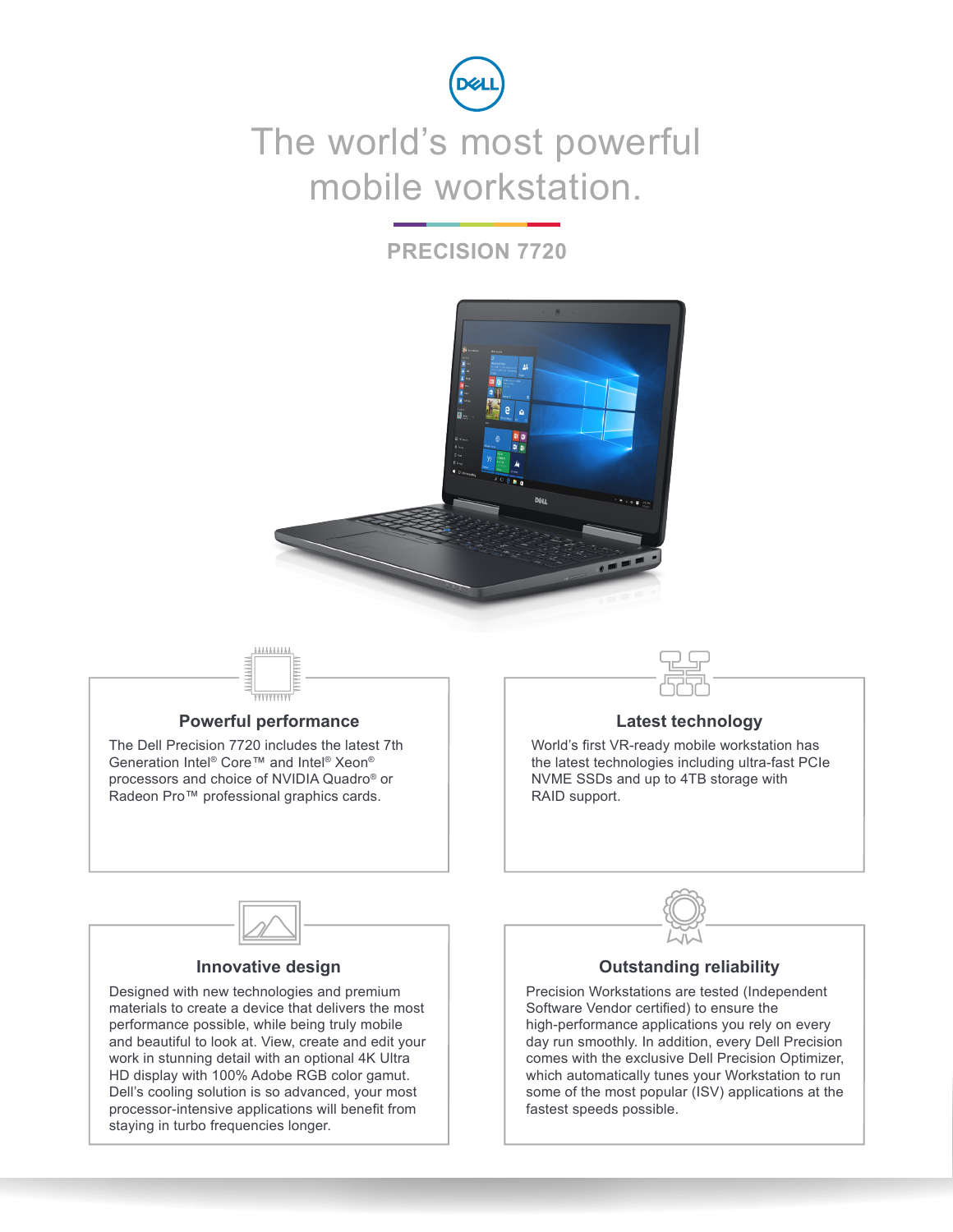# Features & Technical Specifications

| <b>Feature</b>                                                 | <b>Dell Precision 7720 Technical Specifications</b>                                                                                                                                                                                                                                                                                                                                                                                                                                                                                                                                                                                                                                                                                                                                                                                                                                            |
|----------------------------------------------------------------|------------------------------------------------------------------------------------------------------------------------------------------------------------------------------------------------------------------------------------------------------------------------------------------------------------------------------------------------------------------------------------------------------------------------------------------------------------------------------------------------------------------------------------------------------------------------------------------------------------------------------------------------------------------------------------------------------------------------------------------------------------------------------------------------------------------------------------------------------------------------------------------------|
| Processor <sup>1</sup>                                         | Intel 7th Generations Processors<br>Intel Core Xeon E3-1535M v6 Quad Core Xeon 3.10GHz, 4.20GHz Turbo, 8MB 45W<br>Intel Core Xeon E3-1505M v6 Quad Core Xeon 3.00GHz, 4.00GHz Turbo, 8MB 45W<br>Intel Core i7-7920HQ Quad Core 3.10GHz, 4.10GHz Turbo, 8MB 45W<br>Intel Core i7-7820HQ Quad Core 2.90GHz, 3.90GHz Turbo, 8MB 45W<br>Intel Core i7-7700HQ Quad Core 2.80GHz, 3.80GHz Turbo, 6MB 45W<br>Intel Core i7-7440HQ Quad Core 2.80GHz, 3.80GHz Turbo, 6MB 45W<br>Intel Core i5-7300HQ Quad Core 2.50GHz, 3.50GHz Turbo, 6MB 45W<br>Intel 6th Generation Processors (Available Q2' 2017)<br>Intel Core Xeon E3-1575M v5 Quad Core Xeon 3.00GHz, 3.90GHz Turbo, 8MB 45W<br>Intel Core Xeon E3-1545M v5 Quad Core Xeon 2.90GHz, 3.80GHz Turbo, 8MB 45W<br>Intel Core i7-6920HQ Quad Core 2.90GHz, 3.80GHz Turbo, 8MB 45W<br>Intel Core i7-6820HQ Quad Core 2.70GHz, 3.60GHz Turbo, 8MB 45W |
| <b>Operating System<sup>2</sup></b>                            | Windows™ 7 Pro (64-bit) w/ 6th Gen Processors (Available Q2' 2017), Windows™ 8.1 Pro (64-bit) W/6th Gen<br>Processors (Available Q2' 2017), Windows™ 10 Pro (64-bit) W/ both Processors, Windows™ 10 Home (64-bit)<br>both Processors, Canonical Ubuntu 16.04 SP1, RHEL 7.3 (Available Q2' 2017)                                                                                                                                                                                                                                                                                                                                                                                                                                                                                                                                                                                               |
| <b>Chipset</b>                                                 | Intel Mobile CM238                                                                                                                                                                                                                                                                                                                                                                                                                                                                                                                                                                                                                                                                                                                                                                                                                                                                             |
| Memory <sup>3</sup>                                            | 4 DIMM slots: up to 64GB DDR4 NECC 2400MHz<br>Up to 64GB DDR4 ECC DDR4 2400MHz<br>Up to 32GB DDR4 2667MHz SuperSpeed memory                                                                                                                                                                                                                                                                                                                                                                                                                                                                                                                                                                                                                                                                                                                                                                    |
| Graphics <sup>3</sup>                                          | Radeon Pro WX 4130 with 2GB GDDR5 dedicated memory<br>Radeon Pro WX 7100 with 8GB GDDR5 dedicated memory<br>NVIDIA Quadro M1200 with 4GB GDDR5 dedicated memory<br>NVIDIA Quadro P3000 with 6GB GDDR5 dedicated memory<br>NVIDIA Quadro P4000 with 8GB GDDR5 dedicated memory<br>NVIDIA Quadro P5000 with 16GB GDDR5 dedicated memory<br>Intel <sup>®</sup> HD Graphics P580, 630                                                                                                                                                                                                                                                                                                                                                                                                                                                                                                              |
| <b>Display Options</b>                                         | 17.3" HD+ TN (1600x900) Anti-Glare LED-backlit (42% color gamut)<br>17.3" UltraSharp™ FHD IPS (1920x1080) Wide View Anti-Glare LED-backlit with Premium Panel Guarantee (72%<br>color gamut)<br>17.3" UltraSharp™ UHD IGZO (3840x2160) PremierColor Wide View Anti-Glare LED-backlit with Premium Panel<br>Guarantee (100% Adobe color gamut)                                                                                                                                                                                                                                                                                                                                                                                                                                                                                                                                                  |
| <b>Storage Options4</b>                                        | Support for three storage devices: two M.2 PCIe solid state drives and one M.2 PCIe/2.5" SATA drive: Dell Fast<br>Response Free Fall Sensor standard<br>Hard Disk Drive (HDD): 2.5" 500GB, 1TB 7200RPM up to 2TB 2.5" 5400RPM SATA 6Gb/s<br>Solid State Drive (SSD): 256GB, 512GB, 512GB SED, 1TB 2.5" SATA 6Gb/s<br>M.2 PCIe NVMe Solid State Drive (M.2 SSD): 256GB, 512GB, 512GB SED, 1TB SSD                                                                                                                                                                                                                                                                                                                                                                                                                                                                                               |
| <b>Communication Options<sup>5</sup></b>                       | Wired: Integrated Intel 82580 10/100/1000 Gigabit Ethernet<br>Wireless LAN & Bluetooth:<br>Intel <sup>®</sup> 8265 Dual-Band 2x2 802.11 ac Bluetooth <sup>®</sup> 4.2,<br>Dell DW1820 2x2 801.11ac + Bluetooth 4.2,<br><b>Mobile Broadband:</b><br>DW5811e (Gobi 4g/LTE - FMC)                                                                                                                                                                                                                                                                                                                                                                                                                                                                                                                                                                                                                 |
| <b>Multimedia</b>                                              | Dual integrated high quality speakers and optional dual integrated noise cancelling digital array microphones<br>MaxxAudio <sup>®</sup> Pro by Waves<br>Optional integrated light sensitive HD video webcam                                                                                                                                                                                                                                                                                                                                                                                                                                                                                                                                                                                                                                                                                    |
| I/O Ports and Connectors                                       | 1 x SD Card Reader (SD, SDHC, SDXC, supporting up to 2TB); 1 x Thunderbolt <sup>®</sup> 3; 4 x USB3.0 with PowerShare;<br>1 x mDP 1.4; 1 x HDMI 1.4; 1 x Headphone and microphone combo jack; 1 x SmartCard Reader                                                                                                                                                                                                                                                                                                                                                                                                                                                                                                                                                                                                                                                                             |
| <b>Security<sup>6</sup></b>                                    | Intel® Platform Trust Technology, Trusted Platform Module (TPM) 1.2/2.0, Chassis lock slot support<br>Support for optional Computrace and Optional Contactless SmartCard Reader/Fingerprint Reader or FIPS<br><b>Fingerprint Reader</b>                                                                                                                                                                                                                                                                                                                                                                                                                                                                                                                                                                                                                                                        |
| <b>Dimensions</b>                                              | Width: 16.42"/417.04mm x Depth: 11.08"/281.44mm x Height (front-Rear): Front 1.12"/28.5mm -<br>Rear 1.36"/34.49mm                                                                                                                                                                                                                                                                                                                                                                                                                                                                                                                                                                                                                                                                                                                                                                              |
| <b>Battery</b>                                                 | 72Whr Lithium Ion polymer battery; 91Whr Lithium Ion polymer battery; 91Whr Iong life cycle Ion Polymer battery                                                                                                                                                                                                                                                                                                                                                                                                                                                                                                                                                                                                                                                                                                                                                                                |
| Weight <sup>7</sup>                                            | Starting at 3.42kg (7.55lb) with SSD                                                                                                                                                                                                                                                                                                                                                                                                                                                                                                                                                                                                                                                                                                                                                                                                                                                           |
| <b>Power Adaptor</b>                                           | 240 Watt AC adapter (7mm barrel)                                                                                                                                                                                                                                                                                                                                                                                                                                                                                                                                                                                                                                                                                                                                                                                                                                                               |
| <b>Regulatory and</b><br>Environmental Compliance <sup>8</sup> | ENERGY STAR 6.2; EPEAT registered                                                                                                                                                                                                                                                                                                                                                                                                                                                                                                                                                                                                                                                                                                                                                                                                                                                              |
| <b>TAA Configurations</b><br>available                         | <b>YES</b>                                                                                                                                                                                                                                                                                                                                                                                                                                                                                                                                                                                                                                                                                                                                                                                                                                                                                     |